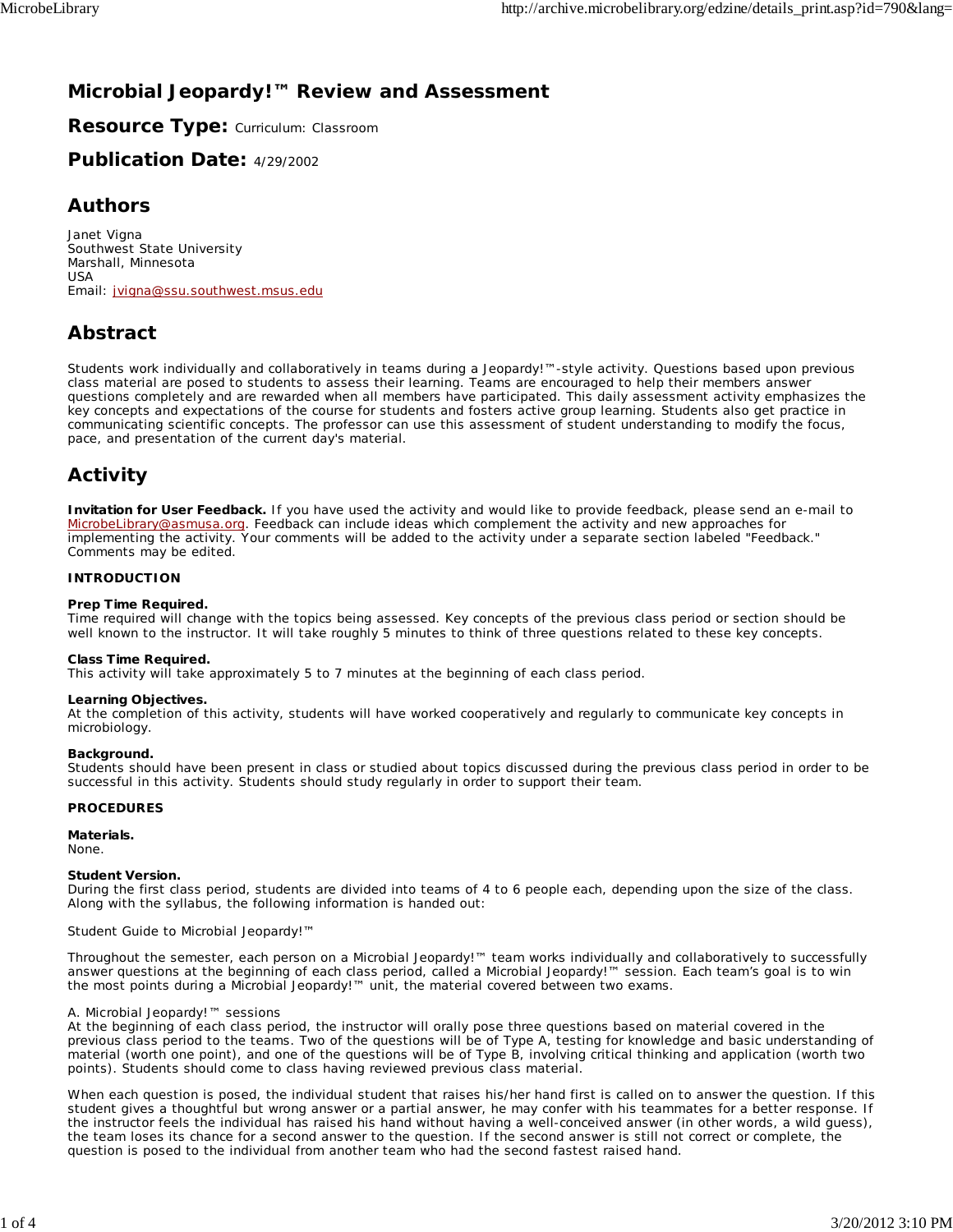In contrast to the real Jeopardy!™ game show, answers do not need to be given in the form of a question.

Examples of potential questions and answers:

Sample category: prokaryotic cell structure

*Type A* - What is the basic structure of a gram-positive cell wall? *Answer*: Gram-positive bacteria have a thick layer of peptidoglycan embedded with techoic acid and a small number of proteins.

*Type B* - How might the structure of a gram-negative bacterial cell wall determine the effectiveness of an antibiotic that destroys peptidoglycan?

*Answer*: The lipopolysaccharide layer of gram-negative bacteria may provide a barrier to the antibiotic's access to peptidoglycan. However, if the lipopolysaccharide layer does not inhibit its passage, the antibiotic would easily destroy the cell wall of this bacteria type.

Once a student has answered a question correctly, he is not allowed to raise his hand and formally answer another question until everyone on his team has answered one correctly. Students that have answered questions correctly are, however, encouraged to help their teammates form correct answers.

When each member of your team has answered a question, your team will receive an additional point toward your unit total. This point is in addition to the points awarded for the correct answers to the questions. Once this is achieved, each member of your team is free to answer questions again.

#### B.*Microbial Jeopardy!™ unit*

The class period before each exam signals the end of the current Microbial Jeopardy!™ unit. On this day, three questions will be answered, as usual. Each team will add up the points it has accrued since the last exam. As with the game show Jeopardy!™, each team will wager any number of its points toward the answer to a Final Jeopardy!™ question. The question will be answered as a team, on paper, after group consultation. Each team has 60 seconds to determine an answer, write it down, and submit it to the instructor.

Final Jeopardy!™ questions will usually refer to a continuing theme of the unit or to supplemental readings assigned during the unit.

Example Final Jeopardy!™ question for a unit on cell structure:

During this unit we have repeatedly seen the use of membranes to define structures of a cell. How might endosymbiosis be responsible for the use of membranes in defining the organelles of a eukaryotic cell?

*Answer*: Endosymbiosis is when one microorganism lives inside another. The Endosymbiotic Theory suggests that the organelles of eukaryotic cells arose from prokaryotic cells being engulfed by a larger cell and the cells developing a mutually beneficial relationship. The structure of membranes and their ability to pinch off as vesicles and form compartments around molecules lends support to this theory.

The instructor will read each answer out loud to the class, discuss why the answer is right or wrong, and change the team's point totals accordingly. The group that has the largest number of answered questions at the end of each unit will receive a special incentive.

Following the exam, the game starts over with a new Microbial Jeopardy!™ unit.

#### **Instructor Version.**

- 1. Cluster students into teams by row or by some other method that ensures team members are sitting near one another. Encourage these students to form study groups to ensure their team's success. Also have the teams come up with a team name to help foster a commitment to the group.
- 2. Before questions are asked, let team members remind each other which teammates have not answered questions yet. Students are generally honest about this and can self monitor. Give these students some words of encouragement before you begin.
- 3. When you ask the questions in class, have your eyes ready. Students will let you know if you don't pick the fastest hand.
- 4. To prepare questions for each class period, the instructor should think of what concepts he wishes to reinforce. Also, he may want to assess student learning in an area that is particularly difficult or that students appear to be struggling with. The instructor may choose to formulate the questions around his stated list of learning objectives for the class period. In this way the questions are designed around key concepts and are prepared along with the lesson plan.
- 5. The category for each day is the general topic discussed in the previous class period. You can tell students the category before you begin the questions. Because you are posing questions based on the previous 40 minutes of class time (if your class meets three times a week for 50 minutes each), it is doubtful that you would have multiple categories to cover during a single Microbial Jeopardy!™ session.
- 6. For each class period or Microbial Jeopardy!™ session, you will need to prepare two Type A questions and one Type B question. Type A questions should ask students to explain concepts or display a basic understanding of a topic. Prepare questions that require a complete answer, greater than one or two words. In this way, even if the student answers "correctly," he may still be asked to consult his team for additional input. This creates a situation where the team is almost always encouraged to collaborate on an answer. The instructor gets a better sense of class comprehension, instead of the comprehension of just a single individual. Only when the student gives a thorough answer to begin with should you not ask for team collaboration. In my experience, students rarely give complete answers on their own at the beginning of the course, but greatly improve their communication skills throughout the semester.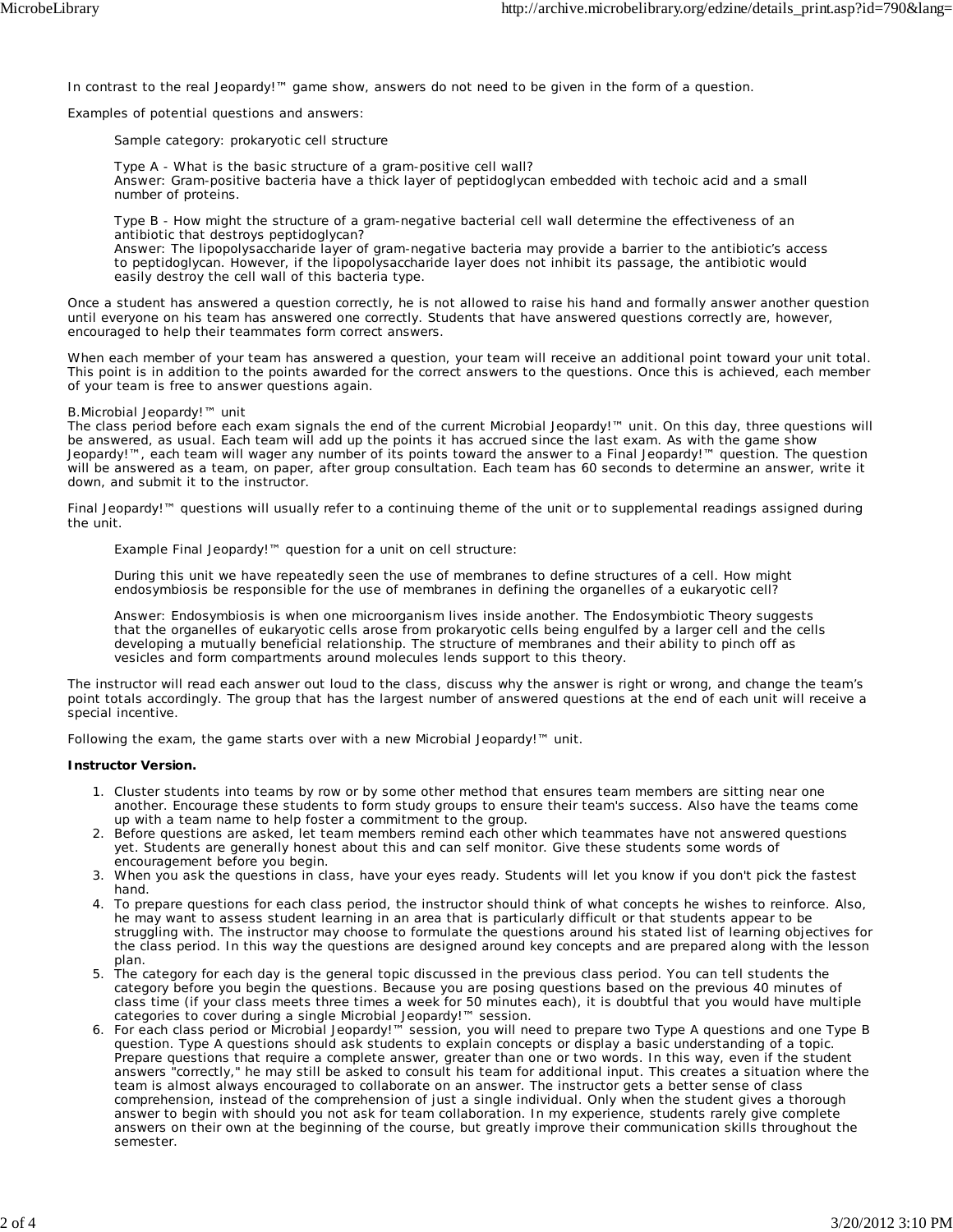#### **Examples of Type A questions and answers**

#### *Category: prokaryotic cell structure*

a. What is the general structure of a prokaryotic flagellum? *Answer*: A prokaryotic flagellum is made of repeating protein subunits called flagellin that are attached to a basal body near the cell wall.

b. What are two types of pili and what functions do they serve? *Answer*: Conjugation pili, or F pili, allow the transfer of genes between two bacterial cells. Attachment pili, or fimbrae, facilitate cell-cell adhesion, as well as adhesion of cells to other surfaces.

c. What is chemotaxis?

*Answer*: Chemotaxis is the movement of cells toward or away from a substance in their environment. A cell will move toward an increasing gradient of attractant chemicals, like food, and away from an increasing gradient of a repellent, such as a toxin.

d. What are slime layers used for? *Answer*: Slime layers are used for protection from drying, trapping nutrients, and cell adhesion.

e. What is the process that might occur in bacteria, such as *Bacillus*, when their environment is depleted of nutrients? *Answer*: The bacteria might begin to make endospores by forming a core, cortex, and spore coat that

resists drying and heat.

#### *Category: carbohydrate fermentation*

a. What is similar between carbohydrate fermentation and the process of aerobic respiration? *Answer*: Both of these processes begin with the same set of reactions referred to as glycolysis, where glucose is broken down into pyruvate molecules.

b. What is the role of NADH in carbohydrate fermentation? *Answer*: NAD+ is a coenzyme that obtains electrons during the breakdown of glucose in glycolysis, becoming NADH in the process. The NADH must be recycled back to NAD+ for glycolysis to continue.

7. Type B questions should require more synthesis and critical thinking to answer. Again, the answers should be complete, or the team will be consulted for additional input.

#### **Examples of Type B questions and answers**

#### *Category: prokaryotic cell structure*

a. Why must prokaryotic cells be smaller than eukaryotic cells? *Answer*: Eukaryotic cells are organized into various membrane-bound compartments which requires more space in a cell, and they have a cytoskeleton which aids in the movement of molecules and maintains the integrity of greater cell volume. Prokaryotic cells do not have membrane-bound compartments nor do they have a cytoskeleton.

b. How does a cell membrane, having the viscosity of a light oil, successfully keep the contents of a cell contained?

*Answer*: Some cells use cell walls, and others use cytoskeleton fibers for strength to maintain the cell's integrity. The cell membrane merely serves as a barrier between the outside and inside environments of the cell. It is not used for strength. Molecules move into and out of the cell by osmosis, diffusion, and active transport in response to the cell's external and internal environment.

#### *Category: carbohydrate fermentation*

a. More ATP is generated during aerobic respiration than during carbohydrate fermentation. Why might a cell use carbohydrate fermentation over aerobic respiration? *Answer*: The cell may not possess the genes to make the enzymes needed to perform the Kreb's cycle or electron transport. Also, in an environment where there is no oxygen, carbohydrate fermentation

would be an efficient form of carbohydrate metabolism. b. Why are there different pathways of carbohydrate fermentation? Why don't all fermenting microorganisms make ethanol and carbon dioxide?

*Answer*: The microorganism may possess different genes that make enzymes which catalyze the production of lactic acid instead of ethanol and carbon dioxide. Also, this lactic acid production may be beneficial to an organism to defend its environmental niche from competing microorganisms.

c. Oxygen is produced in the process of photosynthesis. Is it likely that a microorganism that performs photosynthesis also performs fermentation?

*Answer*: If oxygen is toxic to the microorganism, it will obviously not perform photosynthesis. Since we can assume that oxygen is not entirely toxic to this organism, then it would be in the interest of the microorganism to use the oxygen for aerobic respiration. However, the microorganism may only possess enzymes for fermentation pathways and therefore would perform carbohydrate fermentation in .<br>the presence of oxygen.